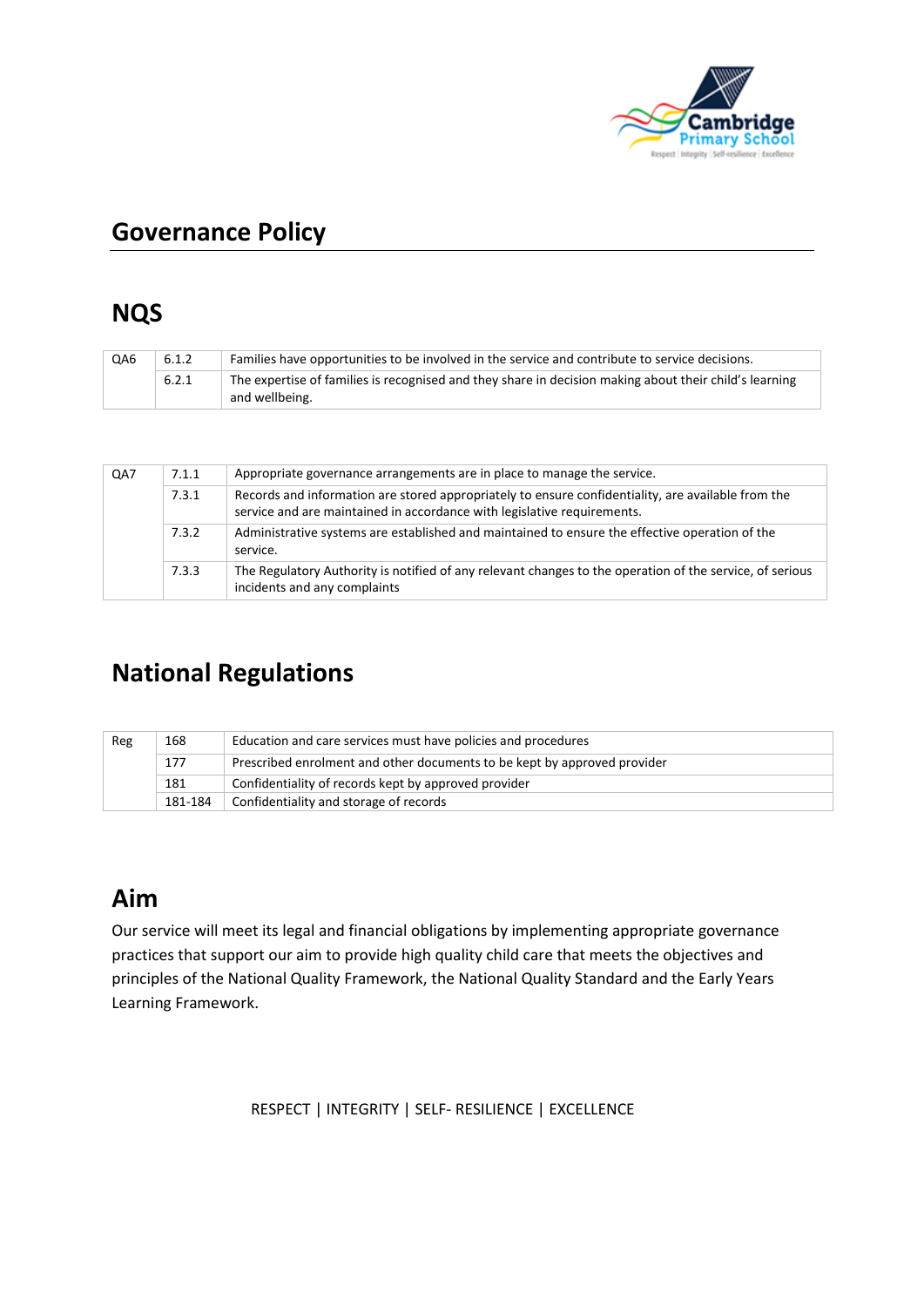

## **Related Policies**

Privacy and Confidentiality Policy National Quality Framework Policy Record Keeping and Retention Policy

# **Implementation**

#### **Service Structure**

Our service has the following organisational structure.

The Approved Provider is: Cambridge Primary School Council

• The approved provider has a range of responsibilities prescribed in the Education and Care Services National Law and Regulations, including keeping accurate records and retaining them for specified timeframes.

Our approved provider is also responsible for:

- ensuring the financial viability of the service
- overseeing control and accountability systems
- supporting the Nominated Supervisor / responsible person/Certified Supervisors in their role and providing resources as appropriate for the effective running of the service.

Our Nominated Supervisor is: Romina Wade

The Nominated Supervisor is responsible for the day to day management of our service and has a range of responsibilities prescribed in the national law and regulations.

Our Certified Supervisors are: Toula Boicovitis and Wendy Jordan

Our Educational Leader is: Romina Wade

#### **Commitment to good governance**

 RESPECT | INTEGRITY | SELF- RESILIENCE | EXCELLENCE Our service has adopted the following eight ASX Corporate Governance Principles and Recommendations, which we recognise as suitable for our business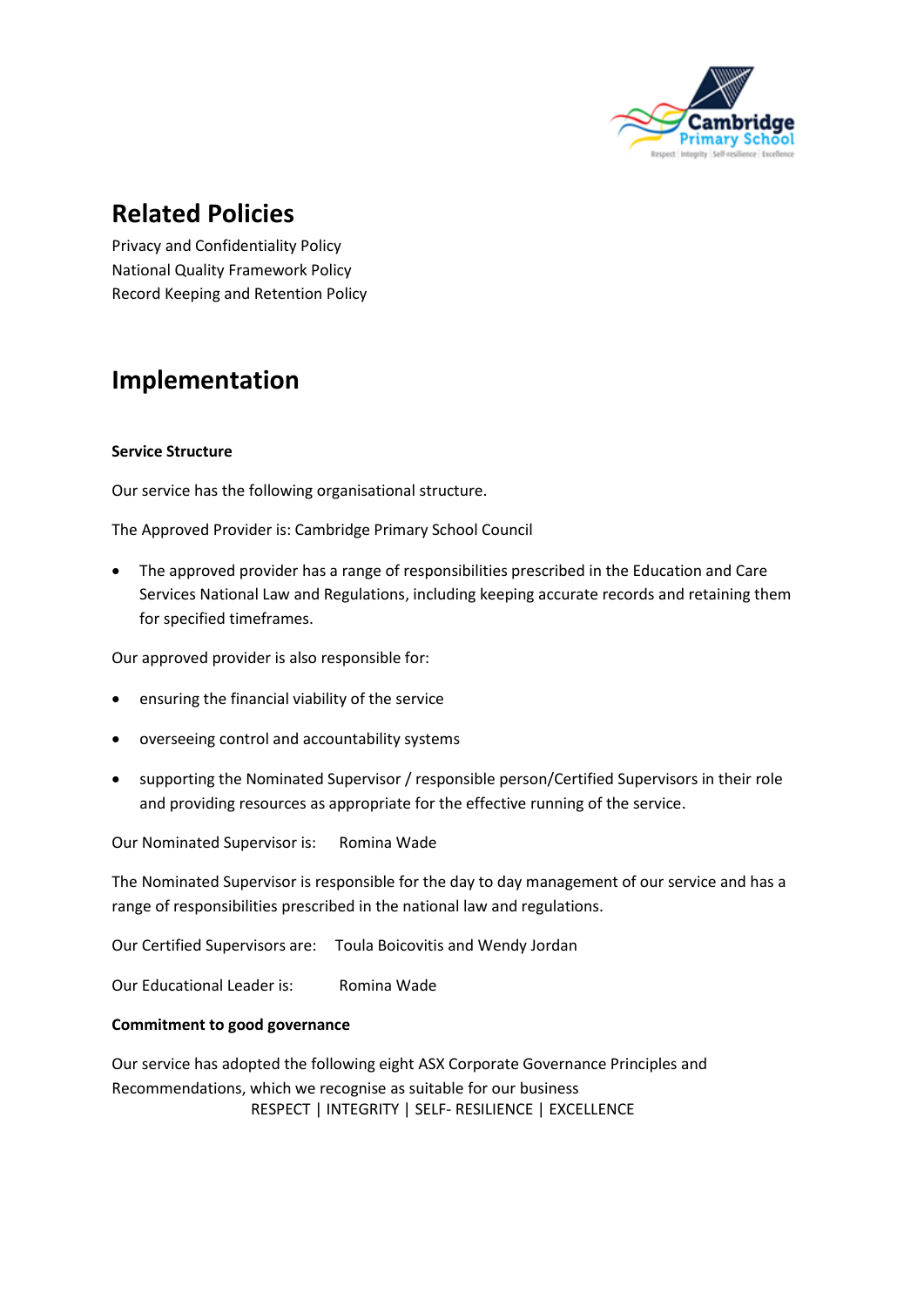

1. Lay solid foundations for management and oversight.

#### *Management Principles*

To ensure our working relationships are characterised by open and respectful communication, accountability and trust our service adheres to the following management principles.

#### A. Management by Agreement

Nominated Supervisors and educators agree to produce outcomes together. Educators agree on their accountabilities and to work according to existing procedures and policies. Nominated Supervisors agree to provide educators with training, resources and support.

#### B. Management by Exception

Once a system is in place or the Nominated Supervisor and educators have agreed upon a course of action, the educator is accountable for identifying and reporting whenever something significant occurs that isn't part of the plan.

#### C. Clearly Defined Reporting Relationships

Everyone in the Service has only one primary manager. This reduces confusion and increase accountability and transparency.

Information, requests, or delegations that would cause our educators/staff to take action or change the course of their actions will only come from the person to whom they report.

Our reporting relationships are:

- The Nominated Supervisor reports to the Approved Provider.
- The Certified Supervisor in day to day charge of the service reports to the Nominated Supervisor.
- Each Educator reports to the Nominated Supervisor.
	- o The Nominated Supervisor has the authority to communicate information about the work and to direct the activities of the Room Leader.
- The School Council OSHC subcommittee meets regularly to review policy and operations and make recommendations to the School Council.
- The Finance subcommittee of the School Council meets regularly to oversee the financial positon of OSHC and makes recommendations to School Council.
- D. Guidelines for Effective Delegation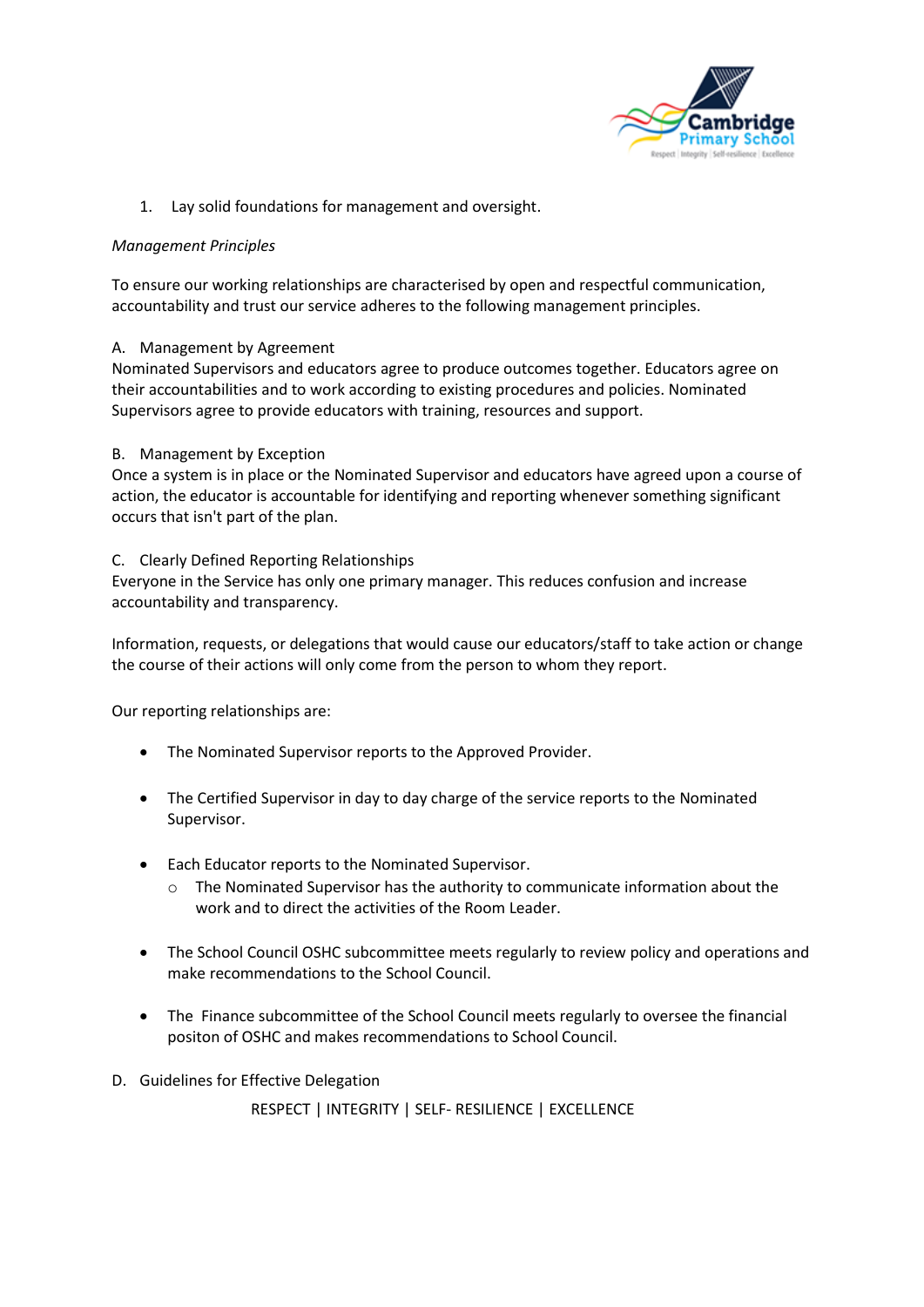

Our service will:

- identify the work/result to delegate and to whom Educators/staff will not delegate responsibilities for which they are accountable or work/results that have been delegated to them with their agreement or work/results attached to someone else's position (unless that person has agreed).
- discuss the delegation with the educator/staff member
- get the educator/staff member's agreement for example through signed job descriptions, signed delegation agreements.

The person who delegates remains accountable for making sure the right result is achieved.

#### E. Guidelines for Effective Regulation

Regulating work means monitoring, reviewing, and adjusting it to get the right result.

Our service will:

- regularly review the work process
- give quick, clear, and direct feedback and instruction that is timely and specific
- communicate in writing
- avoid under-regulating, over-regulating and unnecessary meetings.
- 2. Structure the board/partnership/association/management team to add value

To comply with these principles to the best of our ability and to ensure we can discuss issues and (potential) changes to policies, procedures or the regulatory environment, we will schedule regular communication between all members of our management team through team and subcommittee meetings, phone communication including, a communication book, written communication such as letters, notices, and electronic communication.

3. Promote ethical and responsible decision-making

Our service will make decisions which are consistent with our policies, our obligations and requirements under the national education and care law and regulations, our approved learning framework (EYLF) and the ethical standards in our code of conduct.

4. Safeguard integrity in financial reporting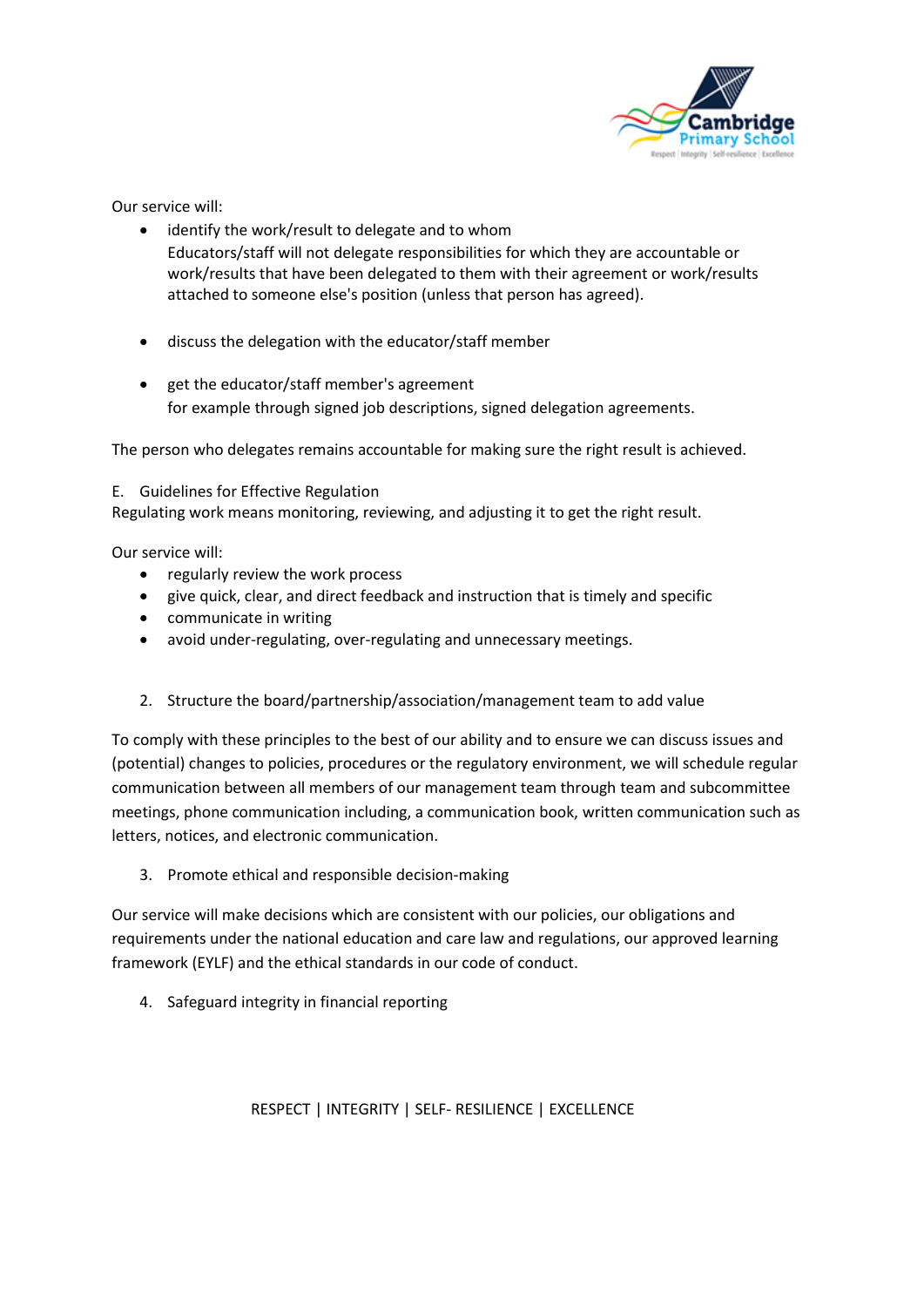

Our financial records will be completed/reviewed by the Finance subcommittee of the School Council which is audited by an independent accountant /auditor as part of the Department of Education and Training procedure.

5. Make timely and balanced disclosure

Unless there is a risk to the health, safety or wellbeing of a child enrolled at the service, our service will provide at least 14 days notice before making any change to a policy/procedure that may have a significant impact on our provision of education and care or a family's ability to utilise our service, including making any change that will affect the fees charged or the way fees are collected.

Our service will also:

- advise the regulatory authority of any required notifications including any change to the person designated as the Nominated Supervisor no later than 14 days after the change
- develop a Quality Improvement Plan that is completed regularly, available on request and ready for submission to the Regulatory Authority when requested.
	- 6. Respect the rights of shareholders, parents, children

Our service will support and encourage the involvement of parents and families by:

- developing and implementing plans and policies to ensure regular communication with families including advice about events, activities and policy updates
- enabling them to have access and provide input to reviews of policies and procedures
- providing space for private consultations
- providing and displaying a range of information about relevant issues
- ensuring we follow all policies and procedures including the Parental interaction and Involvement Policy and Privacy and Confidentiality Policy.

Our service will respect the rights of children by ensuring:

- the Nominated Supervisor complies with their responsibilities under the national law and regulations
- we follow our policies and procedures including the Relationships with Children Policy, Child Protection Policy and Privacy and Confidentiality Policy.